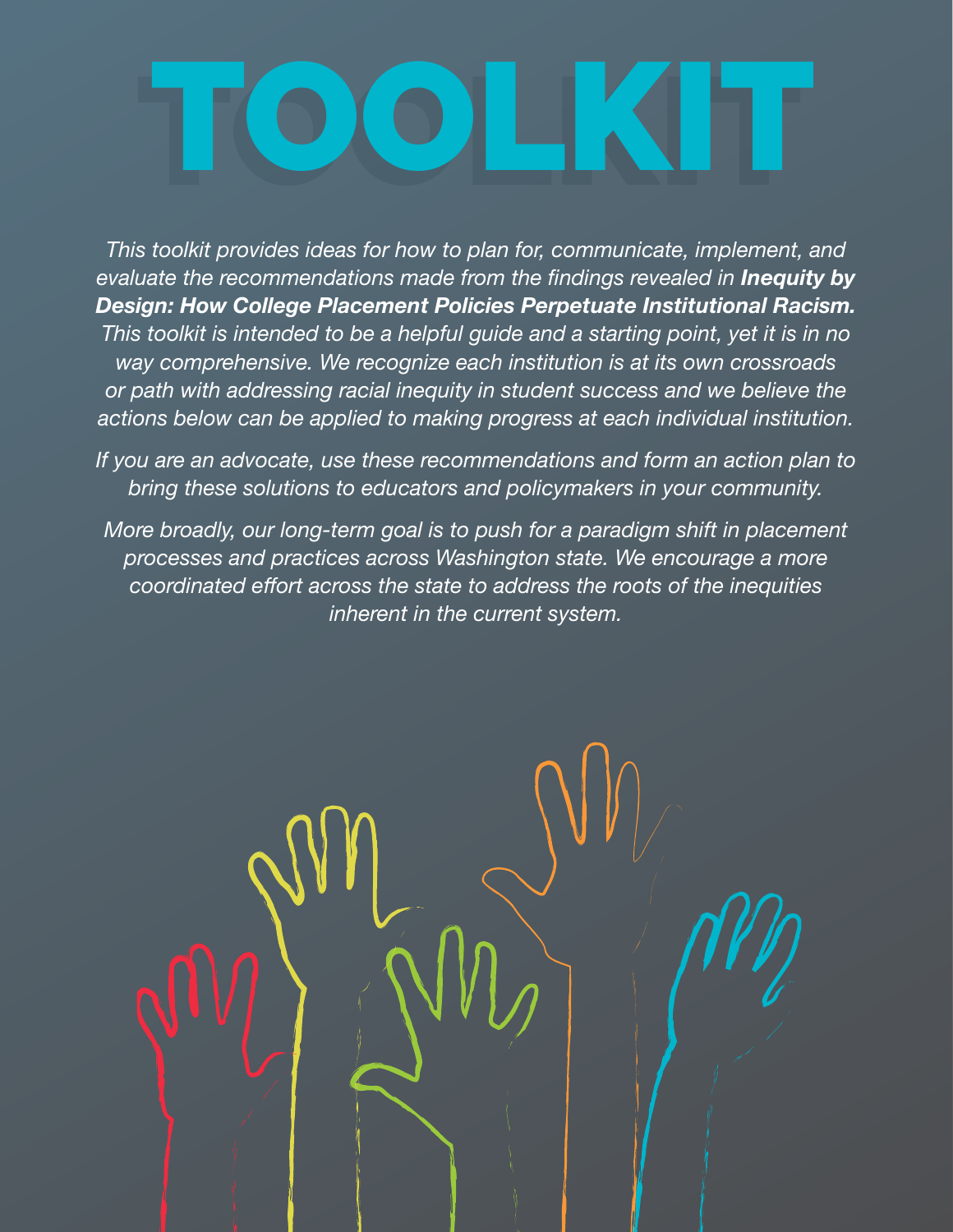## RECOMMENDATION 1:

*Center students of color in the redesign of placement practices and ensure that they experience the enrollment and placement process as welcoming, trusting, and empowering.*

*Develop and maintain a stakeholder accountability group comprised of students, families, high school, and college representatives, as well as community partners to review placement data (access, equity, success) and provide input and guidance on placement policies.*

#### *Steps for Implementation:*

#### *Community and Technical College Leaders*

- Ensure students of color are represented and make up the majority of stakeholders in the group.
- Intentionally recruit participants who are historically excluded from decision-making.
- Conduct a racial equity impact assessment to understand how different racial and ethnic groups are impacted by current and proposed practices.
- Co-create institutional values and a racial equity commitment for the enrollment and placement process for students.
- Use collaborative decision-making that shares real power with those most impacted.
- Agree to conduct an annual, third party student survey to gather feedback on how the placement process can be further improved.

*College staff, in partnership with students of color, develop, implement, and evaluate practices that require learning about students' educational goals and abilities, as well as providing the support needed to be successful in college courses.* **Example and maintain a stakeholder accountability group complement and particular supports are culturally recultured in the distributions of Community and Technical College Leaders<br>
<b>Examplementation:**<br> **ACTION ACTION**

#### *Steps for Implementation:*

#### *Community and Technical College Leaders*

- Conduct a racial equity organizational assessment to understand and identify areas for improving support provided to students.
- Develop and implement systems that regularly ask students about how the enrollment and placement processes can better support their success.
- Implement protocol that requires enrollment staff to share academic support services with students and builds into their education plan.
- 

*ACTION***ACTION** 

*Develop and evaluate asset-based policies that affirm the knowledge, experiences and abilities that students possess when they enter college.*

#### *Steps for Implementation:*

#### *Community and Technical College Leaders*

- Implement a protocol that uses appreciative and strengths-based approaches to identify students' strengths, skills, and interests and that connects to students' educational goals.
- Identify touch points during enrollment that articulate and affirm students' goals, make the connection with how high school coursetaking has prepared them for college courses, and confirms their readiness for college. Address areas to be strengthened and evaluate them regularly.
- Develop or strengthen asset-based tools such as Directed Self Placement that shift conversations with students from "what are you lacking" to "what are you bringing."
- Conduct a communication audit with students of color to review all forms of written communication that students receive during enrollment. Identify areas to strengthen and infuse with asset and strengths-based framing.
- Implement holistic and trauma-informed enrollment, advising, and instructional practices that acknowledge the multi-layered identities and experiences of CTC students.



- Holistic Student Supports [Redesign Toolkit](https://www.achievingthedream.org/sites/default/files/resources/atd_hss_redesign_toolkit_2018.pdf)
- Trauma-Informed Practices [for Postsecondary Education](https://www.nationalacademies.org/event/03-11-2020/docs/D2986DF51F2C3205DB3FA1ADEEC9CFBE4DC9402B8BF5)
- [College on Purpose](https://completecollege.org/purposefirst/)
- [Holistic Advising](https://nacada.ksu.edu/Resources/Academic-Advising-Today/View-Articles/Holistic-Advising.aspx#:~:text=When%20the%20word%20holistic%20is,heavily%20on%20their%20academic%20success.)
- Designing a System [for Strategic Advising](https://ccrc.tc.columbia.edu/media/k2/attachments/designing-a-system-for-strategic-advising.pdf)
- [Organizational Race Equity Toolkit](https://justleadwa.org/wp-content/uploads/2019/08/REJI-Organizational-Toolkit_Full-1.pdf)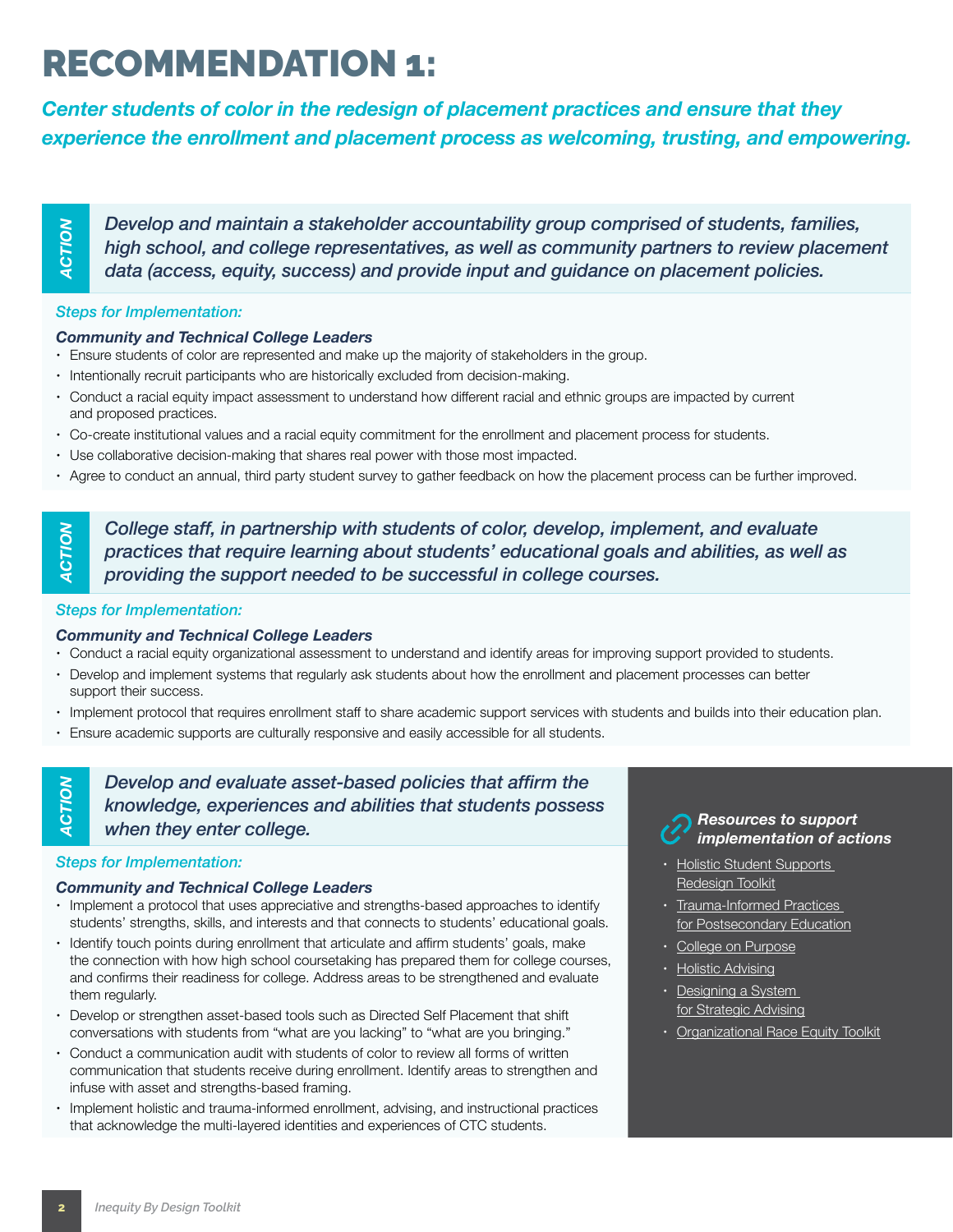## RECOMMENDATION 2:

*Transform placement practices and transcript-based placement policies to maximize student access to college-level courses.*

*Eliminate underplacement through the utilization of transcript-based placement as the default method for all recent high school graduates.*

#### *Steps for Implementation:*

#### *Community and Technical College Leaders*

- Initiate a protocol that ensures college placement or enrollment staff review high school transcripts, (official, unofficial, self-report) and other available measures (SBAC, AP, SAT, etc) as the default placement for high school graduates within 10 years.
- Expand policies to accept highschool transcripts for at least 10 years after graduation. Consult and use existing research, provided in toolkit resources, to support this policy change.
- Create a process where precollege placement is flagged and reviewed before students enroll in precollege courses.
- For high school students who place into precollege, create a policy that requires enrollment in corequisite courses or other curricular approaches that place into college-level, and provide support.
- Explore and advocate for data sharing agreements with local high schools to increase access to and use of high school transcripts for placement.
- Create partnerships with advising staff at feeder high schools to develop seamless processes for incoming seniors. Evaluate effectiveness on a regular basis.

#### *State Board for Community and Technical Colleges*

- Investigate and pursue a statewide policy that makes college-level placement the default for incoming students.
- Examine policies similar to those included in recently enacted California legislation (AB 705 and AB 1805) and consider organizing a lobbying effort in Washington state to introduce and enact similar statewide policies.
- Explore and advocate for data sharing options to increase access to and use of high school transcripts for placement. Until then, eliminate all charges for obtaining transcripts.
- Investigate the viability for students to maintain access to their districts' student portal through the summer after graduation.
- Implement new, or assess current policies to ensure all students have digital copies of transcripts at time of graduation.
- Support protocol across all CTCs that ensures college staff review high school transcripts, (official, unofficial, self-report) and other available measures (SBAC, Bridge to College, AP, SAT,etc) as the default placement for high school graduates within 10 years. Consult and use existing research, provided in toolkit resources, to support this policy change. **Etiminate underplacement through the utilization of transcripted and the matter of the community and Technical College Leaders.**<br>
Steps for implementation:<br>
Community and Technical College Leaders<br>
In histes a probod the
- Support the adoption of standard course names and codes across high schools and districts to minimize unnecessary variation across high schools.

#### *K-12 Leaders*

- Ensure all students have access to unofficial and official transcripts when they graduate and digital access post graduation.
- Investigate the viability for students to maintain access to their high school's student portal throughout the summer after graduation, at a minimum.
- Explore and advocate for data sharing agreements with local CTCs to increase access to, and use of, high school transcripts for placement.
- Until data sharing agreements are created, eliminate all charges for obtaining transcripts.
- Ensure that college-ready course offerings are ample, and resourced sufficiently, to ensure that all students have access to the courses and supports they need to be ready for college.
- Develop and maintain a stakeholder accountability group comprised of students, families, high school and college representatives, as well as community partners to review placement outcomes and coursetaking of recent graduates.
-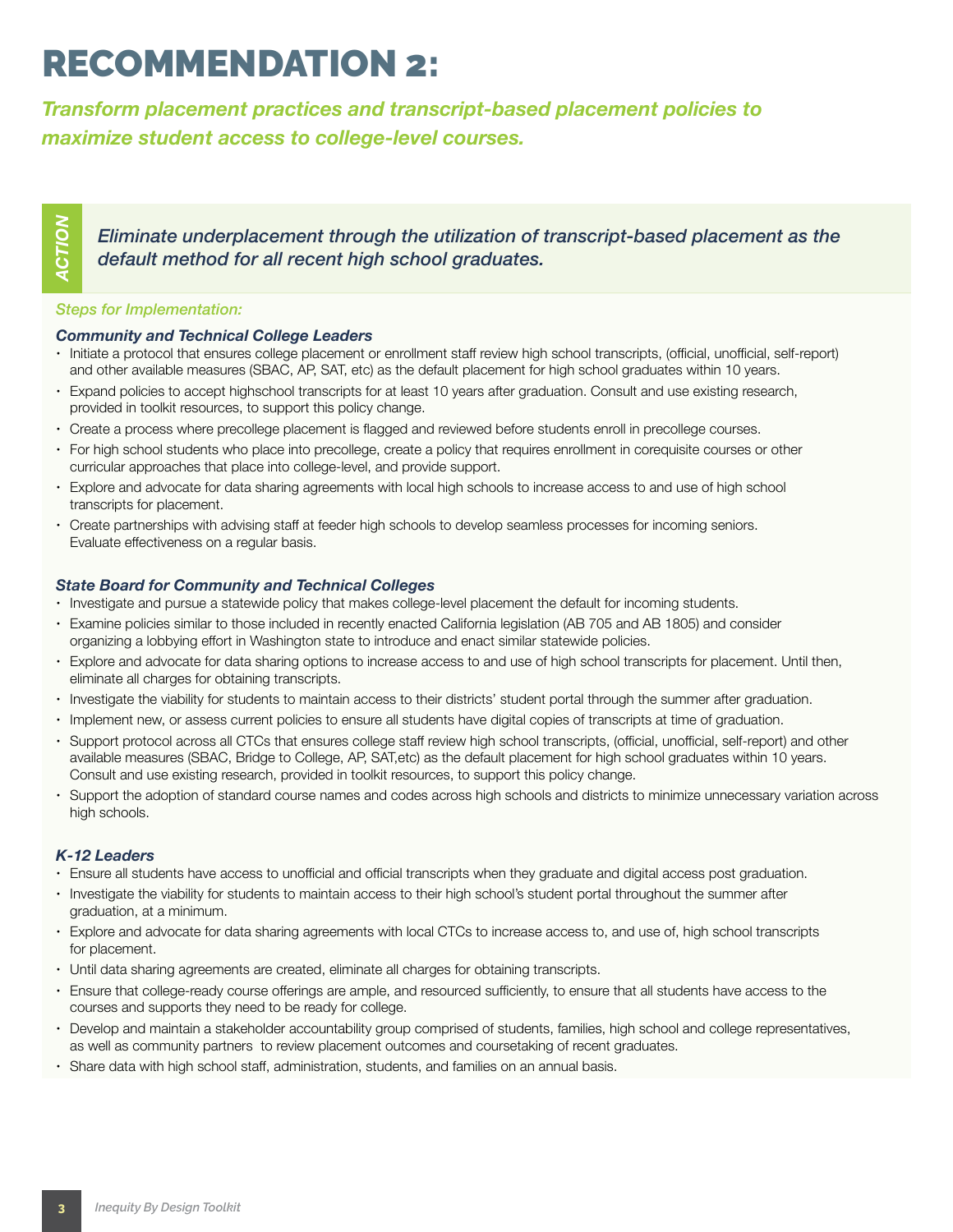*ACTION*CTION

*Broaden the high school GPA and course grade thresholds used in college-level placement criteria to increase access to and success in college-level courses. Prioritize approaches that improve racial equity.*

#### *Steps for Implementation:*

#### *Community and Technical College Leaders*

- Engage faculty and staff in learning about the current placement outcomes on your campus and communicate goals for reducing racial equity gap.
- Use recommendations from this report and other research to implement a GPA and coursetaking placement policy with a focus on increasing access and reducing racial equity gap for eligibility. HS GPA should be added to any math transcript placement policy.
- Pilot a continuous improvement or Plan, Do, Study, Act (PDSA) cycle to implement and evaluate new placement thresholds.
- Create benchmarks for equitable pass rates across all sections of college-level math and English and review quarterly.

#### *State Board for Community and Technical Colleges*

- Use recommendations from this report and other research to advocate for a standard GPA and course completion placement policy.
- Utilize other placement policies such as Placement Reciprocity and Bridge to College as leverage for statewide agreements.
- Advocate for equity in course offerings across high schools and districts.
- Organize a professional development and action summit for faculty across the state to understand racial inequity within grading and course access in high school and college placement.

*Mitigate shortcomings to transcript-based placement by offering a range of flexible, non-test based assessment options to maximize the number of students who enter and complete transfer-level coursework within a one-year timeframe.*

#### *Steps for Implementation:*

#### *Community and Technical College Leaders*

- For students unable to use high school transcripts, utilize other dynamic placement measures that maximize student access, equity, and success.
- Create a workgroup to explore non-test based assessment options and set a goal for implementation and phasing out of test-based options.
- Develop a checklist that staff use during the placement process to access and review all assessment options. Ensure that the staff responsible for placement use the checklist and create a system for tracking its use.
- Invite students into the decision-making about their coursetaking. Consider allowing students to self place into courses while providing opportunities to discuss relevant experience, strengths and support needs for college courses.
- Develop and implement a system to code and track students' placement measures. Use these codes to perform annual evaluations of course access and success, disaggregated by race, ethnicity, and other factors such as age, gender, etc.

#### *State Board for Community and Technical Colleges*

- Create incentives for CTCs to stop using standardized testing as a placement tool for all students, especially those who have graduated high school in the last 10 years.
- Track and report on all Guided Pathways CTCs in their implementation of "A placement process is in place that includes a range of instruments designed to provide students placement and support for completion of college-level math and English within the first year of enrollment in their program of study."
- Provide professional development opportunities for CTC faculty and assessment staff to develop non-test based assessment options for placement.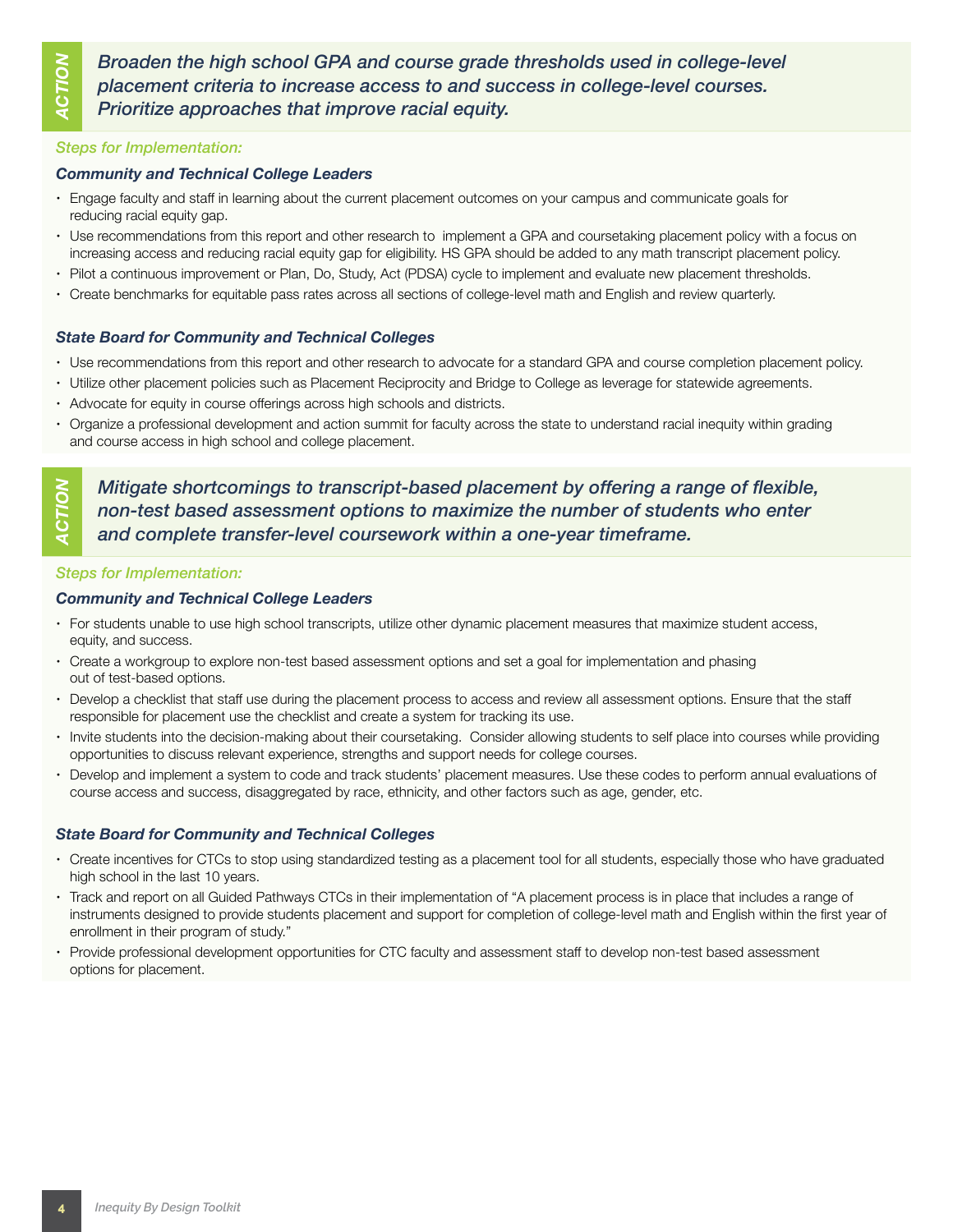$\mathsf{S}$ *ACTION*5 *Eliminate or condense precollege course sequences that place students in precollege courses for longer than one quarter. Explore alternatives to precollege courses to maximize students' likelihood of entering and completing college-level math and English.*

#### *Steps for Implementation:*

#### *Community and Technical College Leaders*

- Investigate and analyze precollege outcomes to determine benefit to student success and alignment with college equity goals.
- Identify resources, supports, and assessment practices to support faculty with providing instruction that combines high challenge with high support for students to place into and succeed in college courses.
- Provide CTC math and English faculty with professional development for pedagogical strategies that support students of color in college courses.
- Allocate resources for academic support services and create a process that connects students to the services and tracks participation.
- Develop a plan for offering more sections of college math and English to accommodate the increased enrollment of eligible students.
- Evaluate success of corequisite courses and other curricular approaches regularly. Corequisites and others do not need to show higher success rates than current college-level courses, although they need to show higher success than the developmental sequence.

#### *State Board for Community and Technical Colleges*

- Provide resources and/or incentives to colleges to significantly reduce or eliminate precollege courses.
- Amplify the outcomes of corequisite courses and other curricular approaches that increase equitable access and completion of gatekeeper courses in a central location for all Washington CTCs.

#### *Prioritize communication to students, families and high school counselors about their assessment and placement options.*

#### *Steps for Implementation:*

#### *Community and Technical College Leaders*

- Ensure all outreach presentations include detailed information about assessment and placement options.
- Collaborate with stakeholder accountability group to determine the best format to share assessment and placement information and identify opportunities for broad dissemination.
- Ensure information and steps for the placement process are published and easy to find on college websites, campus, or other outward facing platforms.
- Include information about placement policies when communicating with students in all enrollment and admissions correspondence.

#### *State Board for Community and Technical Colleges and Office of Superintendent of Public Instruction*

- Create a template for CTC and high school staff to use that provides information about placement policies and students' ability to access college-level courses.
- Recommend that CTCs distribute this information in all enrollment and admissions correspondence and on their websites.
- Recommend that high schools distribute this information to all seniors when discussing High School and Beyond Plans.

#### *K-12 Leaders*

- Initiate or evaluate the protocol with High School & Beyond Plans that ensures students know about their placement options at transfer college. Also ensure they understand the importance of using high school transcripts and the difference between precollege and college courses.
- Talk to students early on about how their math coursetaking in high school and GPA will impact their postsecondary plans. Ensure high school math teachers, counselors and families are informed and supporting students along the way.
- Provide students with reports each term that show what courses they have completed, and a personalized roadmap for 2- and 4- year college readiness to assist them in course planning.
- Create partnerships with enrollment staff (admissions, placement, financial aid) at local CTCs to stay informed of placement policies and develop seamless processes for incoming seniors. Evaluate effectiveness on a regular basis.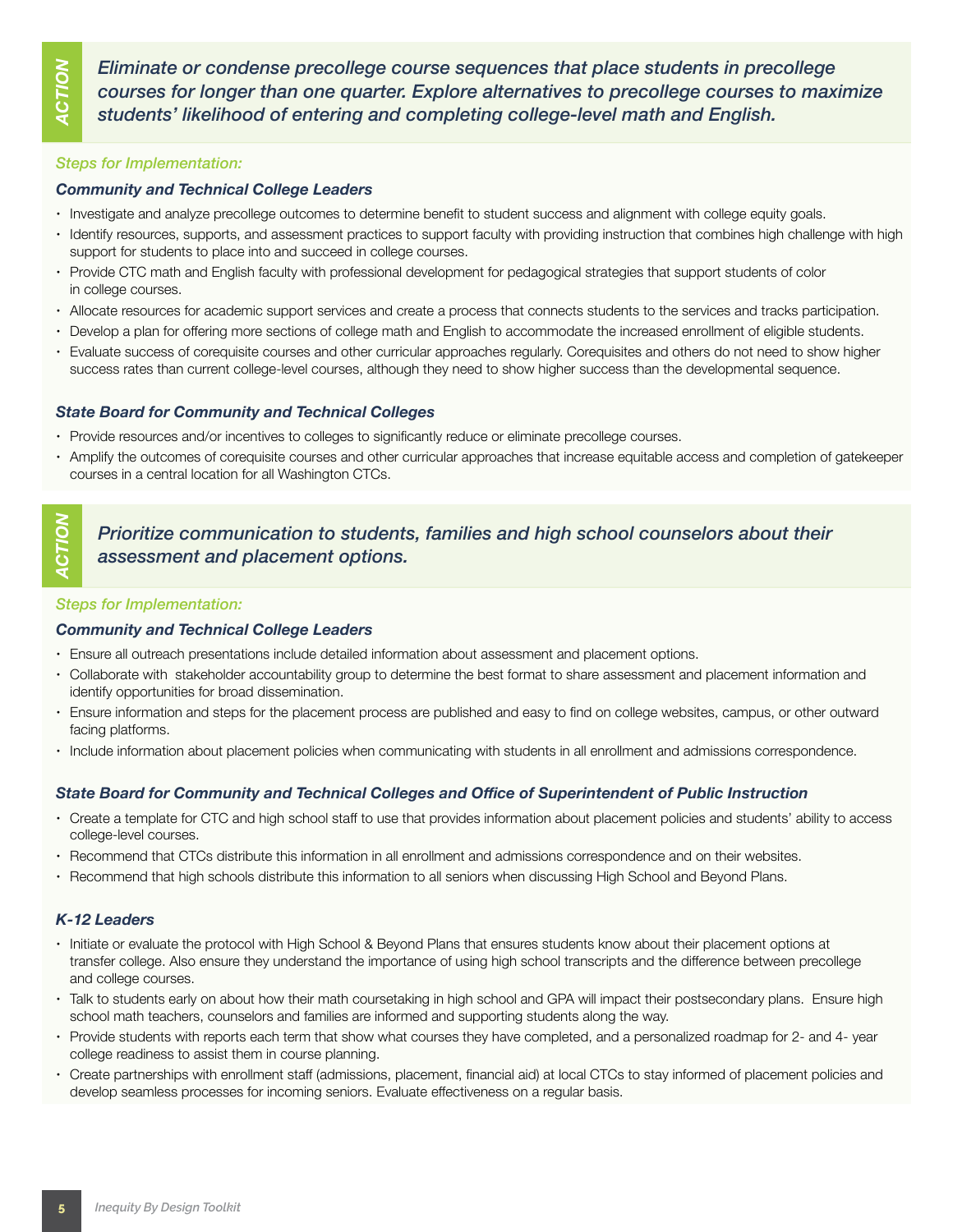*Publicly post information about placement methods and outcomes on both college and statewide platforms. Include data on underplacement (i.e., students who meet college placement criteria but take precollege courses).*

#### *Steps for Implementation:*

#### *Community and Technical College Leaders*

- Ensure placement options are published and easy to find on college websites, and that they spotlight the most equity-producing measures.
- Publicly post placement results, including the number of students assessed and the number of students placed into college-level courses and precollege courses disaggregated by race and ethnicity.
- Share placement results annually with CTC faculty and staff, feeder high schools, and SBCTC.

#### *State Board for Community and Technical Colleges and Office of Superintendent of Public Instruction*

- Provide a platform for all CTCs to publicly post placement results, including the number of students assessed, placed into college-level courses, corequisite courses, and precollege courses disaggregated by race and ethnicity.
- Host an annual college access and equity summit to review statewide high school to college transition and placement outcomes.
- Create an annual review of all CTCs to ensure placement measures and steps for the placement process are published and easy to find on college websites.



*Resources to support implementation of actions*

- [Research on length of HS transcript as a predictor for student success](https://rpgroup.org/Portals/0/Documents/Projects/MultipleMeasures/AB705_Workshops/DecayFunctionOfPredictiveValidity_Final.pdf?ver=2021-01-14-094758-067)
- [Tool to identify students likelihood of success](https://accelerationproject.org/Portals/0/Documents/MMAPInfographicWebVersion.pdf?ver=2018-08-16-103846-807)
- [Case Closed on Traditional Remediation](https://www.cvent.com/pub/eMarketing/Pages/WebEmail_New.aspx?emstub=07846505-b082-48b1-88c2-a96ae21917ac)
- [Making the case for corequisite courses](https://accelerationproject.org/Portals/0/Documents/8_17_18_CAP%20Math%20Coreq%20Models%20Lessons%20Learned.pdf?ver=2018-08-18-000039-113)
- [Real Leadership for Educational Equity: If not now, when?](https://kappanonline.org/leadership-educational-equity-now-starr/)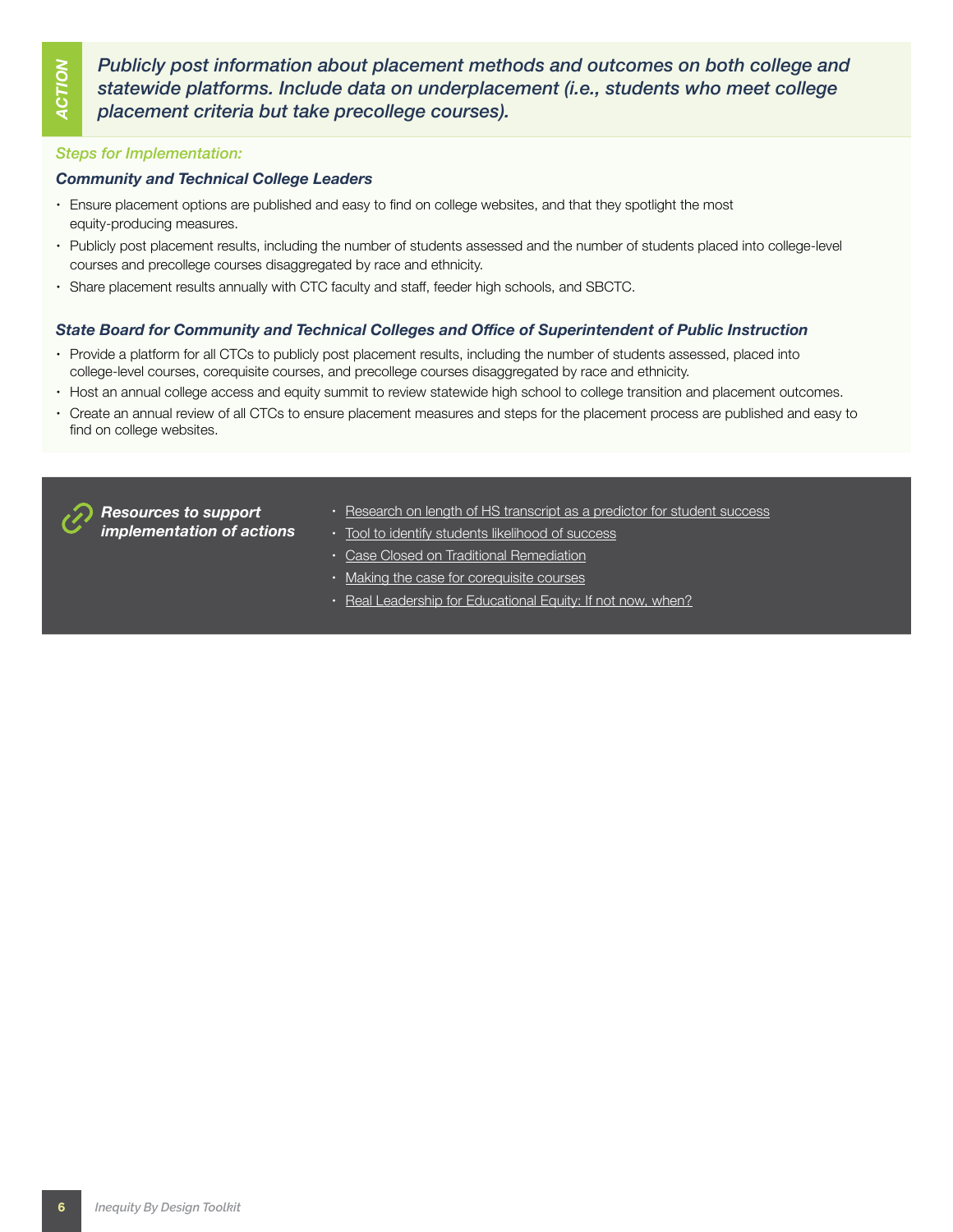## RECOMMENDATION 3:

*Investigate and acknowledge the impact of current placement practices at your institution on students of color.*

*Evaluate and assess placement method and subsequent outcomes to better understand and address racial inequity in precollege coursetaking.*

#### *Steps for Implementation:*

#### *Community and Technical College Leaders*

- Conduct annual analysis on where each placement measure places students, correlation with success in and completion of gateway courses for incoming students. Disaggregate by race/ethnicity.
- Share data with stakeholder group to create and evaluate solutions.

#### *State Board for Community and Technical Colleges*

- Conduct an annual statewide analysis of placement measures and outcomes, completion of gateway courses and credential attainment of incoming students. Disaggregate by race/ethnicity.
- Host an annual college access and equity summit to review statewide high school to college transition and placement outcomes.

*Publish a statement that acknowledges current placement policies are harmful to students of color, apologizes to students who have been harmed, and commits to improving policies to better support racial equity goals.* Fortuate and assess placement method and<br>
Steps for Implementation:<br>
Steps for Implementation:<br>
Conduct annual analysis on where each placement measure placement<br>
Courses for incoming students. Disaggregate by race/ethnici

#### *Steps for Implementation:*

#### *Community and Technical College Leaders*

- Make clear statements to campus faculty and staff about racial inequity within placement and make the case that new policies are necessary to reach racial equity goals.
- Make a clear, public commitment to revise college placement policies as a way to increase access and improve racial equity. Post commitment on college website and all outreach materials.

#### *State Board for Community and Technical Colleges*

- Make clear statements to all CTC faculty and staff about racial inequity within placement and make the case that new policies are necessary to support their racial equity goals. Include explicit examples of policies and practices that need to be changed to ensure clarity and accountability.
-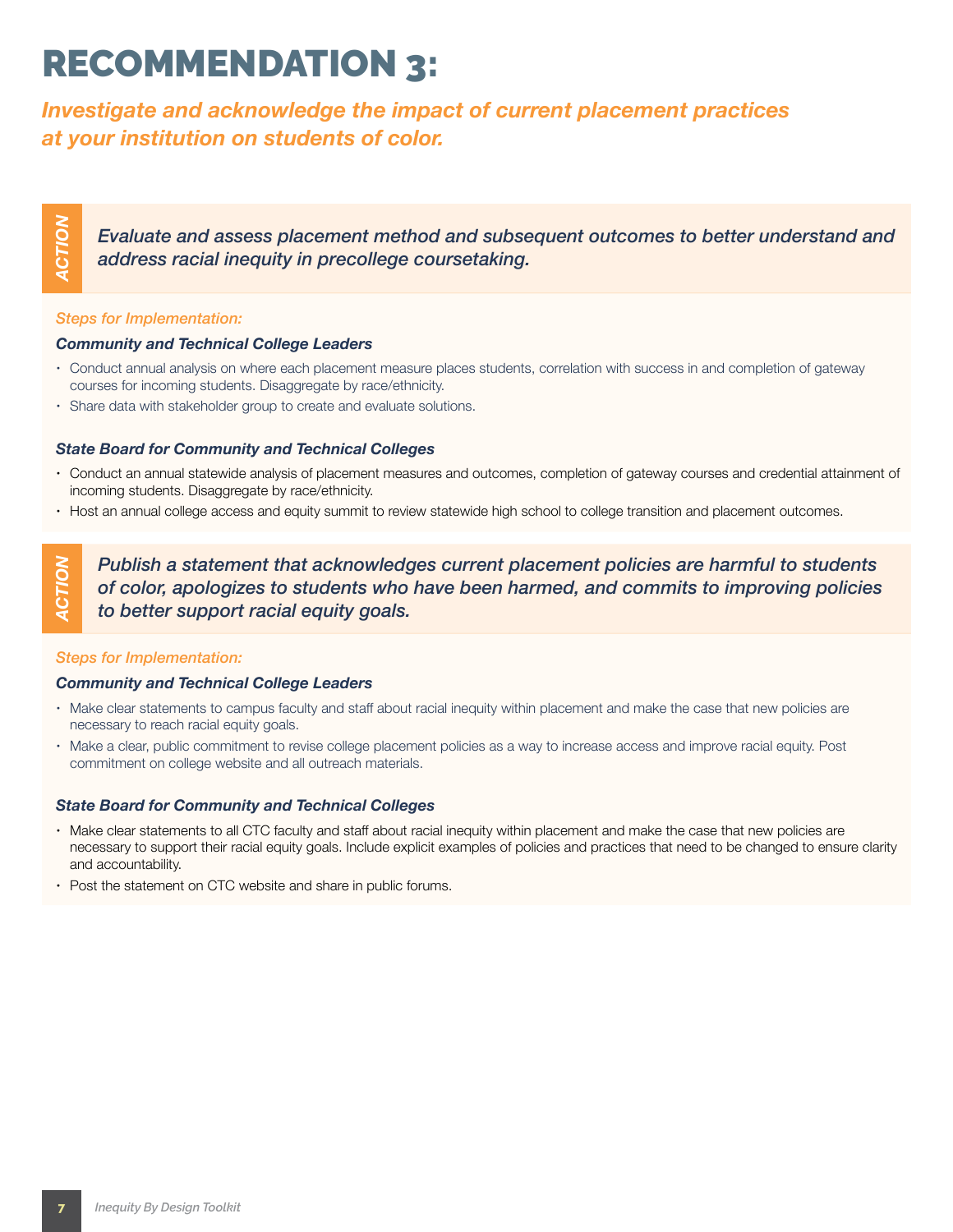*Investigate institutional culture to identify and address implicit bias and gatekeeping practices within the enrollment, placement, and advising process.* **Example 16 and 16 and 16 and 16 and 16 and 16 and 16 and 16 and 16 and 16 and 16 and 16 and 16 and 16 and 16 and 16 and 16 and 16 and 16 and 16 and 16 and 16 and 16 and 16 and 16 and 16 and 16 and 16 and 16 and 16 and 16** 

#### *Steps for Implementation:*

#### *Community and Technical College Leaders*

- Evaluate practices of the campus testing center to determine what measures are routinely offered to students and whether there are discrepancies between racial groups.
- Conduct focus groups with students and families aimed at understanding student experience with enrollment, placement, and advising processes.
- Conduct focus groups with staff, faculty, and administrators aimed at understanding and identifying factors that may contribute to implicit bias or gatekeeping within the enrollment, placement, and advising process.
- Collaborate with stakeholder accountability groups to provide context for focus groups, design questions, and develop solutions.
- Establish new course placement processes and policies that address and seek to mitigate implicit bias and gatekeeping practices.
- Interrogate the institutional power structures where placement decisions are made to identify bias and gatekeeping practices.
- Using an antiracist lens, create a process and policy for how placement decisions get made, in order to support the college's goals of becoming an equity-producing institution.
- Set up accountability measures to monitor new practices and processes identified to reduce implicit bias and gatekeeping practices.

#### *State Board for Community and Technical Colleges and Office of Superintendent of Public Instruction*

- Conduct statewide focus groups with students and families aimed at understanding student experience with enrollment, placement and advising processes at all CTCs.
- Conduct focus groups with CTC staff, faculty and administrators aimed at understanding and identifying factors that may contribute to implicit bias or gatekeeping within the enrollment, placement and advising process.
- Collaborate with stakeholder accountability group to provide context for focus groups, design questions and develop solutions.
- Interrogate the institutional power structures where placement decisions are made to identify bias and gatekeeping practices.
- 



*Resources to support implementation of actions*

- [Equitable Placement Toolkit](https://equitableplacementtoolkit.cccco.edu/data/)
- [Implicit Bias Test](https://implicit.harvard.edu/implicit/)
- [Safe Colleges Implicit Bias and](https://www.safecolleges.com/implicit-bias-and-microaggressions-awareness-on-campus/)  [Microaggression Awareness on Campus](https://www.safecolleges.com/implicit-bias-and-microaggressions-awareness-on-campus/)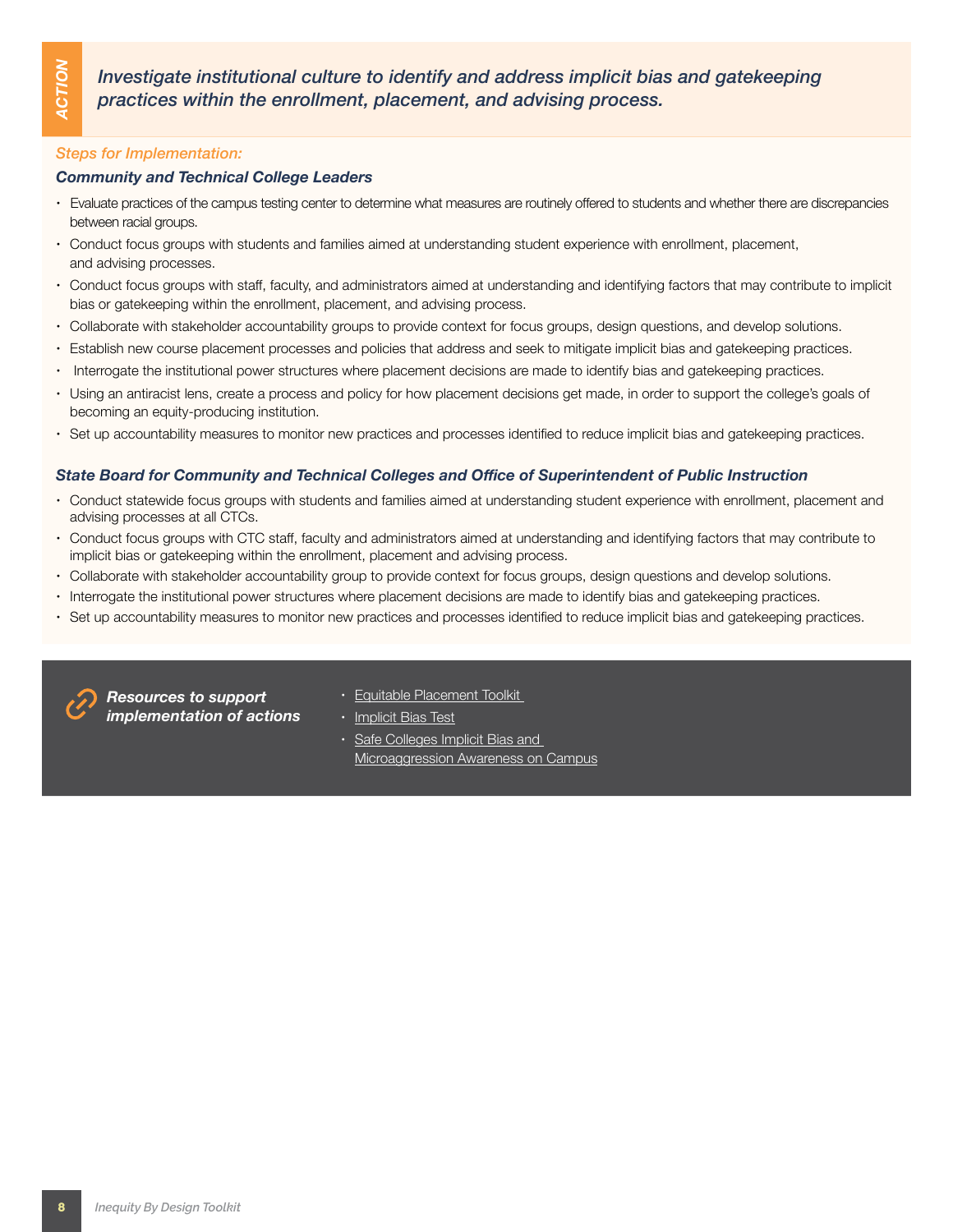## RECOMMENDATION 4:

### *Investigate and acknowledge the impact of inequitable grading distribution and access to math for students of color.*

*Investigate grading practices and course access issues to better understand and address racial inequity in GPA and higher-level math coursetaking.*

#### *Steps for Implementation:*

#### *K-12 Leaders*

- Conduct yearly evaluation of GPA distribution and share with high school staff, administration, students, and families.
- Identify the courses with the most inequitable pass rates and set benchmarks to increase equitable outcomes.
- Investigate and interrogate the factors that lead to disproportionate numbers of students of color terminating their math pathway at Algebra II.
- Evaluate data related to the access to Algebra II and higher math courses disaggregated by race and ethnicity.
- Make a plan to increase access to pre-calculus and calculus for students historically underrepresented in those courses.

#### *Office of Superintendent of Public Instruction*

- Conduct an annual evaluation of GPA distribution across the state and share with K-12 administration, educators, students, and families.
- Identify courses with the most inequitable pass rates and set statewide benchmarks to increase equitable outcomes.
- Conduct research on how students' math courses are determined between grades 7-12. Identify inconsistencies and disparate impact.
- Investigate and interrogate the factors that lead to disproportionate numbers of students of color terminating their math pathway at Algebra II.
- Conduct a statewide analysis of student enrollment in high school math courses, that considers coursetaking of Running Start students, disaggregated by race and ethnicity.

*Publish a statement that acknowledges racial inequity in regards to access to high quality learning opportunities and higher-level math courses for students of color, apologizes to students who have been denied those opportunities, and commits to improving policies to better support racial equity goals.* **Example the statement of FACT CONDUCTS (THE STATE ANTIFICAT CONDUCTS CHOONER CONDUCTS CHOONER CONDUCTS CHOONER CHONGULATION CONDUCTS CHOONER CHONGULATION (FOR CHOONER CHOONER CHOONER CHOONER CHOONER CHOONER CHOONER CHOONE** 

#### *Steps for Implementation:*

#### *K-12 Leaders*

- Make clear statements to district teachers and staff about racial inequity in access to math courses and make the case that new practices are neccessary because they are equitable and anti-racist.
- Consult with stakeholder accountability group to provide input of experience and develop solutions.

#### *Office of Superintendent of Public Instruction*

- Make clear statements to district teachers and staff about racial inequity in access to math courses and make the case that new practices are necessary to support their racial equity goals. Include explicit examples of policies and practices that need to be changed to ensure clarity and accountability.
-